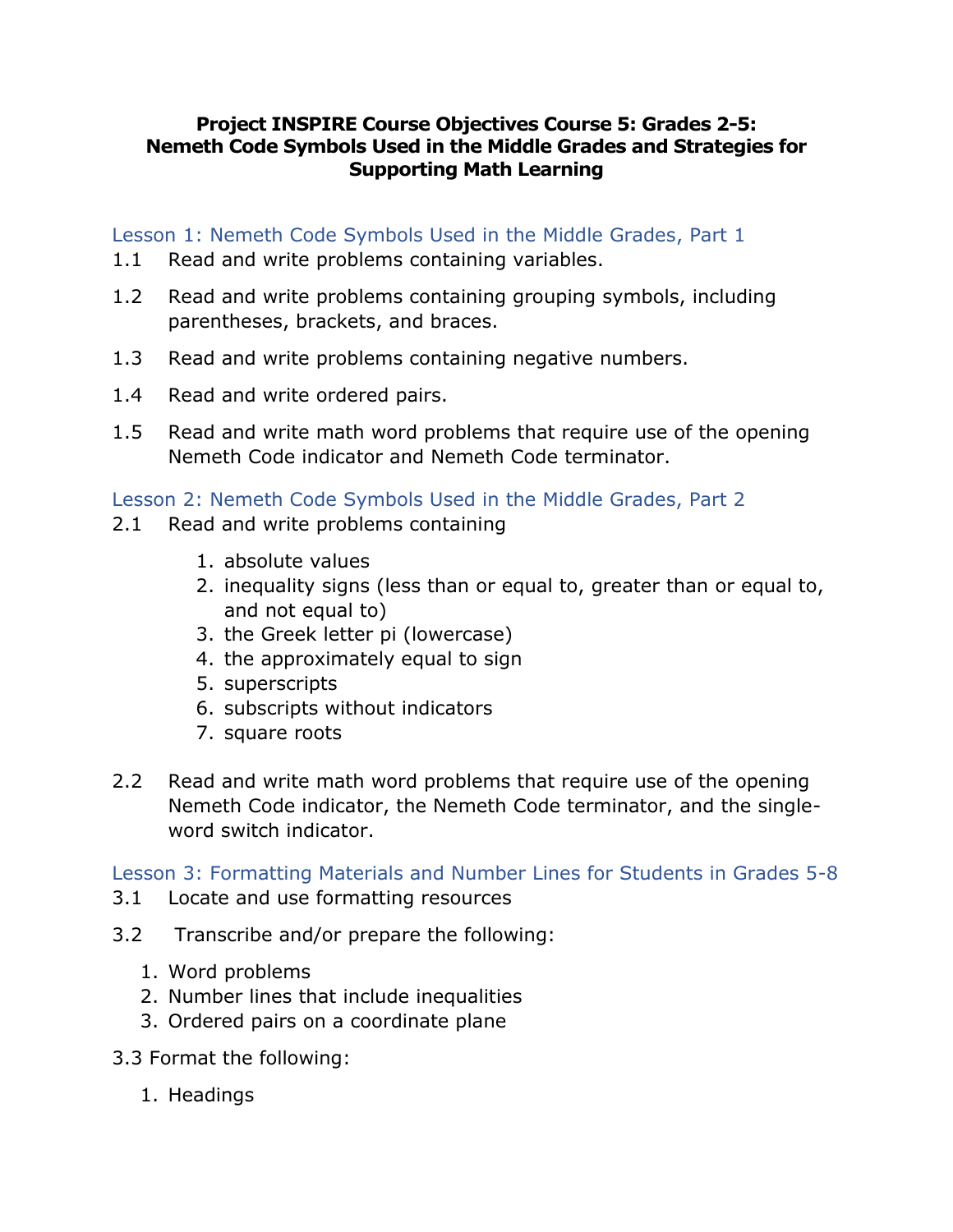- 2. Directions
- 3. Numbered problems
- 4. x/y data tables

# Lesson 4: Materials and Strategies for the Middle Grades

- 4.1 Understand what math concepts can be approached using a braillewriter, braille notetaker, or abacus.
- 4.2 Understand how APH products can be used by a student to increase concept development.
- 4.3 Recognize the importance of having knowledge about the use of braille notetakers for math class and when students might find it efficient to use them.

# Lesson 5: Creating Materials for Students to Use in Middle School Math Classes and Preparing Them for High School

- 5.1 Recognize different types of graphs used at the middle school level and the concepts and terminology students must know.
- 5.2 Describe the ways in which students can construct different types of graphics used in middle school.
- 5.3 Explain how a graphing calculator is used by a student.
- 5.4 Recognize the role of adults and students at the middle school level.
- 5.5 Describe ways to organize materials and workspaces.

#### Lesson 6: Connecting Middle School Literature to Math Concepts and **Symbols**

- 6.1 Select trade books to support students' learning of math.
- 6.2 Implement approaches and strategies to make books meaningful to our students.
- 6.3 Generate ideas for using trade books with individual students.

## Lesson 7: Teaching Math Skills to Students with Visual Impairments and Additional Disabilities

7.1 Understand considerations for selecting and adapting materials to support learning and engagement of students with visual impairments and additional disabilities.